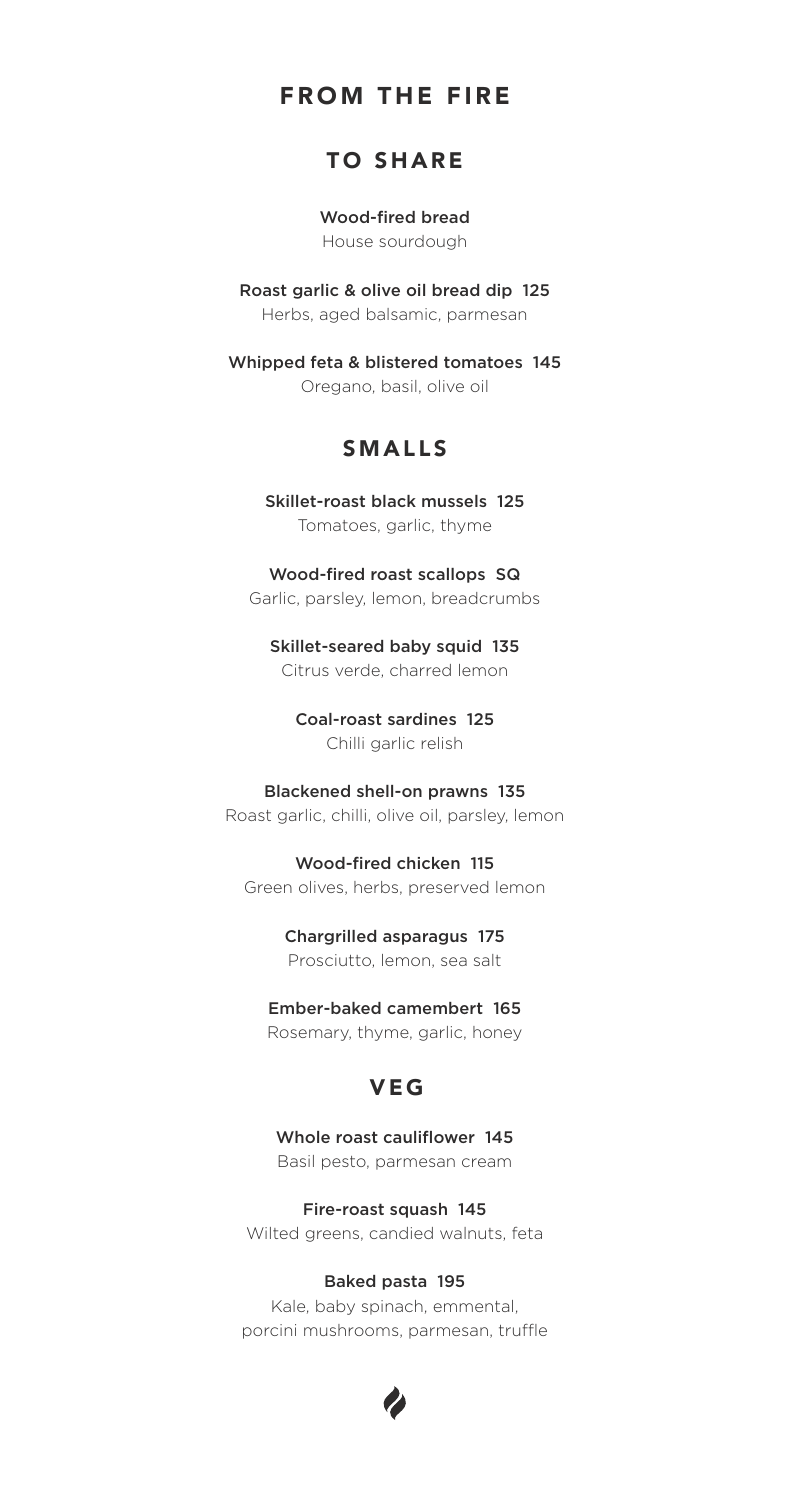# LARGER

### Skillet-roast seafood rice SQ

Bomba rice, chorizo, mussels, clams, calamari, prawns

Coal-roasted crayfish SQ Parsley, lemon, garlic butter

Whole roast fillet of sea bass 295

Olive, tomato, roast baby fennel

### Roast salmon SQ

Citrus verde, charred lemon

Skillet-roasted crispy skin chicken 225 Citrus verde, charred lemon

> Pork belly 225 Roast apple, apple purée

# Crispy lamb cutlets 345

Rosemary, sea salt

### Chef's cut SQ Sea salt

### Skillet-seared beef burger 155

Sesame brioche bun, Dijon mustard, onion, aged cheddar, pickles, caramelised onion, burger sauce

> Lasagne 185 Ragu, béchamel, basil, parmesan

> > Slow-braised lamb 395 Potato gnocchi

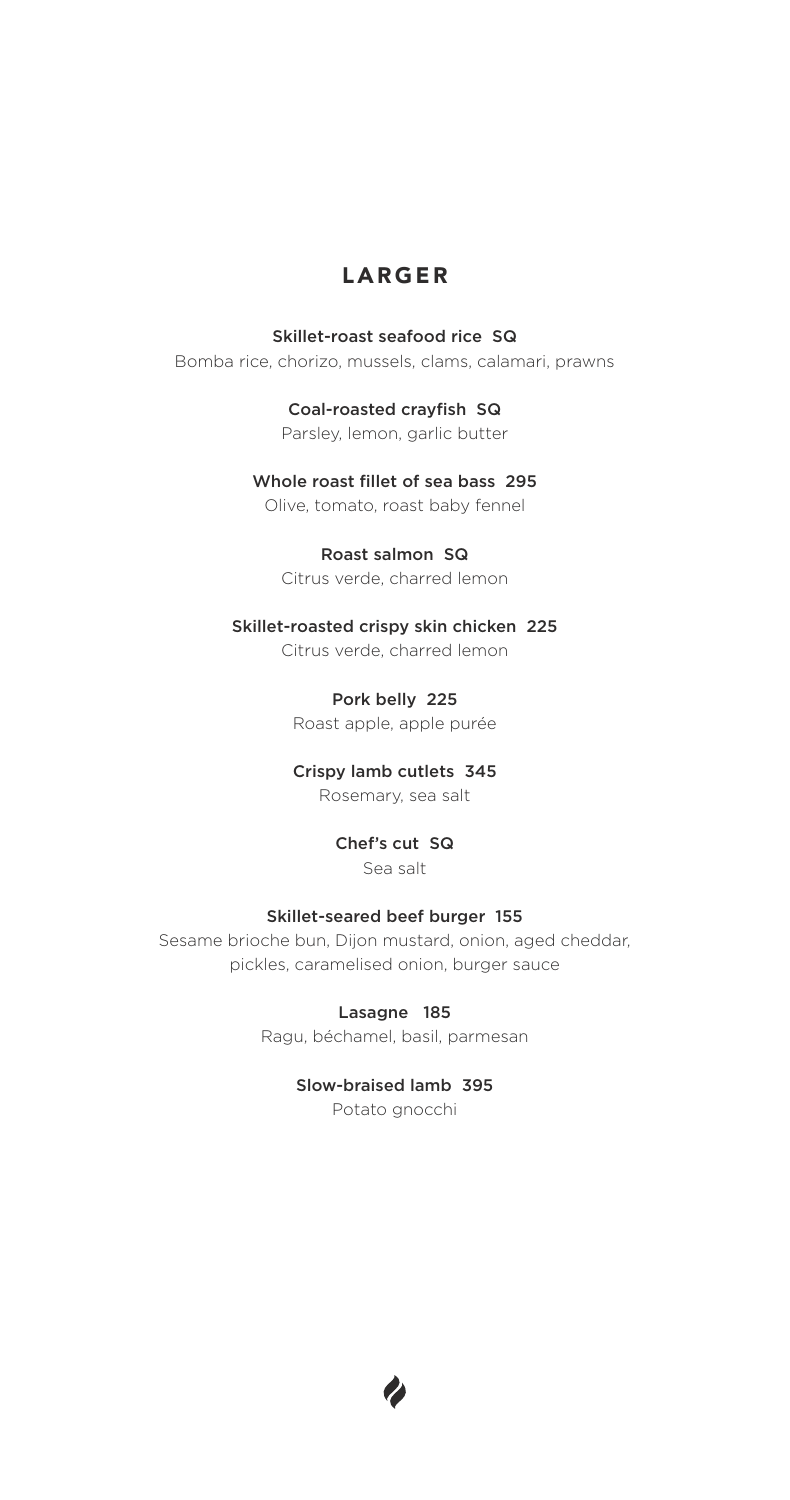# PIZZA

#### Margherita (V) 110

Basil, oregano, parmesan, mozzarella

### Seafood pizza 295

Prawns, mussels, baby squid, tomato, chilli, mozzarella, basil, oregano

## Spicy pepperoni 195

Smoked pepperoni, nduja, fior di latte mozzarella, parmesan, basil, chilli honey

Truffle mushroom 165

Spinach, kale, emmentaler

### Chicken pesto 195

Goat's cheese, avocado, basil pesto

# ADD TOPPINGS

Prawns / smoked salmon 85 Bacon / chicken / avocado / tuna 35 Olives / capers / anchovies 25 Tomato / feta / rocket 20

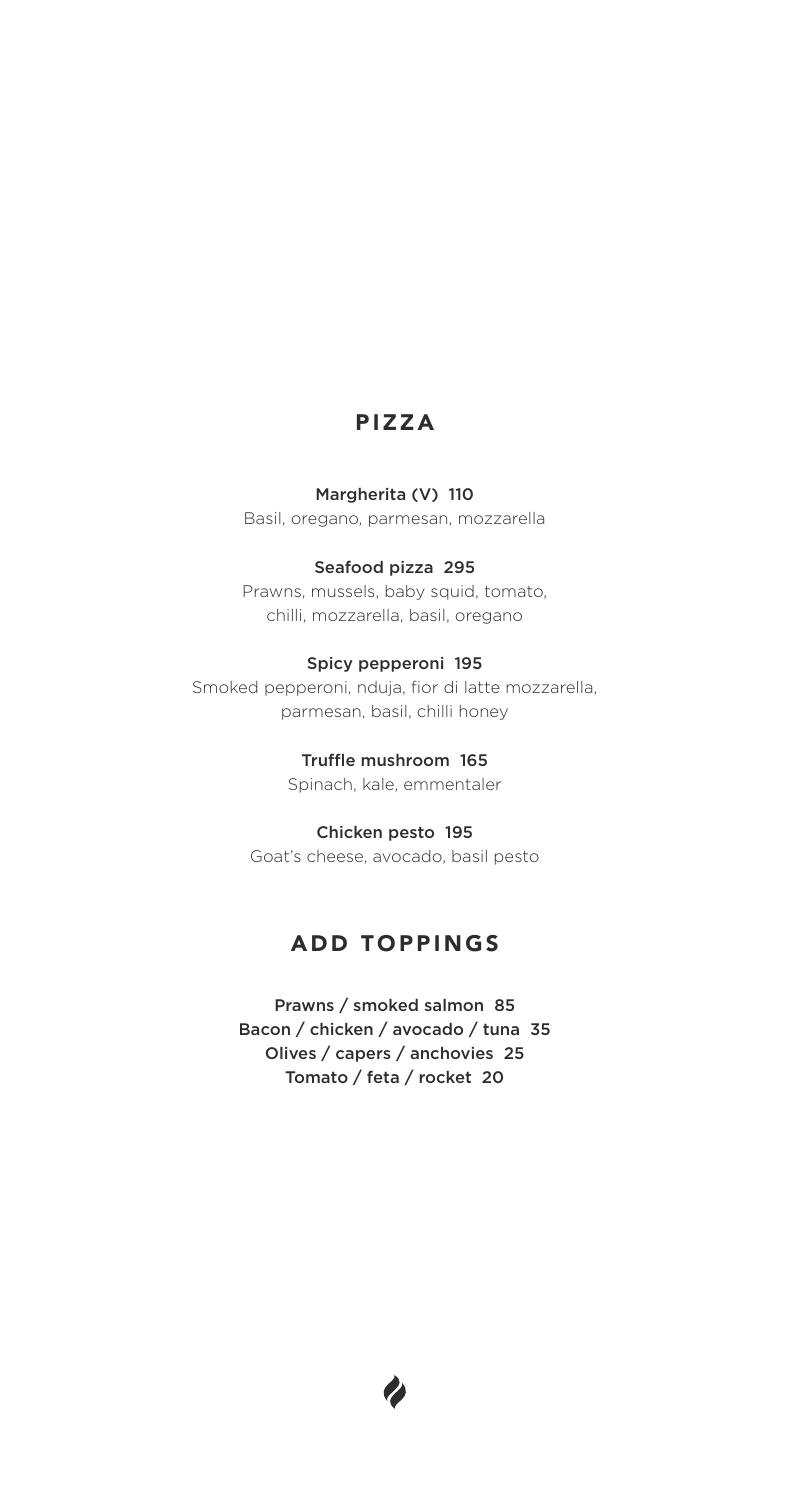# A LA CARTE

# SMALLS

# Oysters on the half shell SQ

Au naturel, preserved lemon mignonette

## House crudo SQ

Scallop, tuna, salmon, white fish, olive oil, lemon

### Salt & pepper baby squid 135

00 Flour, sea salt, green chilli, parsley, lemon, green chilli aioli

### Shaved beef carpaccio 115

Baby leaves, shaved parmesan, capers, croutons, mustard dressing, rocket

## Stuffed tempura zucchini blossoms (V) 195

Goat's cheese, citrus truffle, honey

# SALAD DAYS

## House greens (V) 120

Tomato, cucumber, red cabbage, feta, crunchy seeds, boiled egg, vinaigrette

## Tomato & mozzarella 135

Organic tomatoes, basil, capers, olive oil

## Chopped salad (V) 125

Roast red peppers, olives, tomato, marinated feta, olive oil, caramelised lemon, vinaigrette

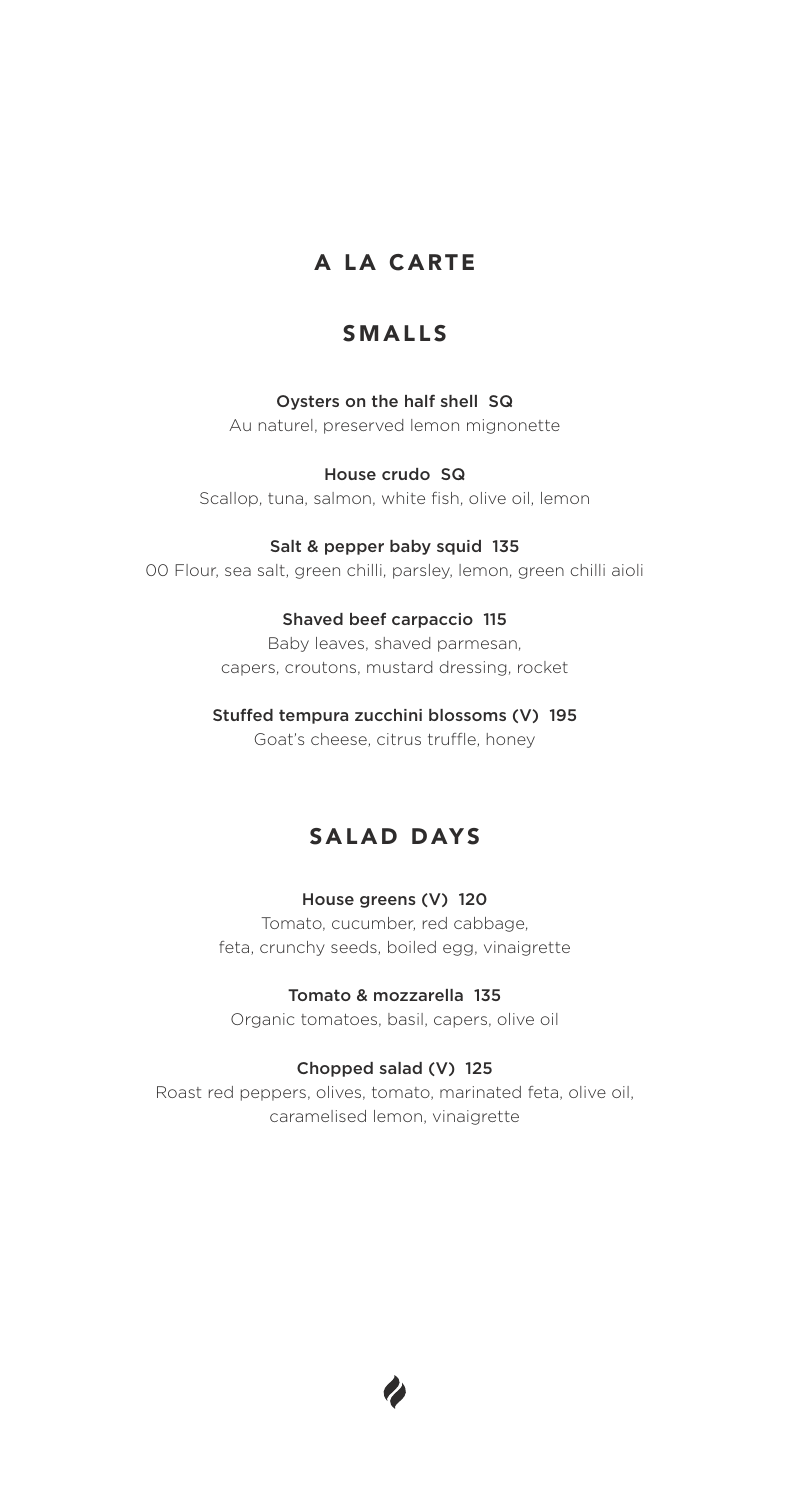# BETWEEN BREAD

### Crispy chicken 135

Buttermilk, spiced aioli, pepperoncini slaw, fries

### Garlic prawn bap 195

Chilli, garlic, parsley butter, aioli, lemon, fries

# PASTA

### Seafood pasta 295

Linguine, tomato, prawns, mussels, clams, baby squid, white fish

### Prawn pasta 265

Linguine, garlic, chilli, white wine, cream, lemon, parsley, grana padano

#### Carbonara 155

Linguine, bacon, guanciale, egg, parmesan, black pepper

Chicken pesto 145 Tagliatelle, garlic, chilli, parmesan

Aglio e Olio (V) 125 Spaghetti, garlic, chilli, pecorino

> Beef ragu 165 Rigatoni, basil, parmesan

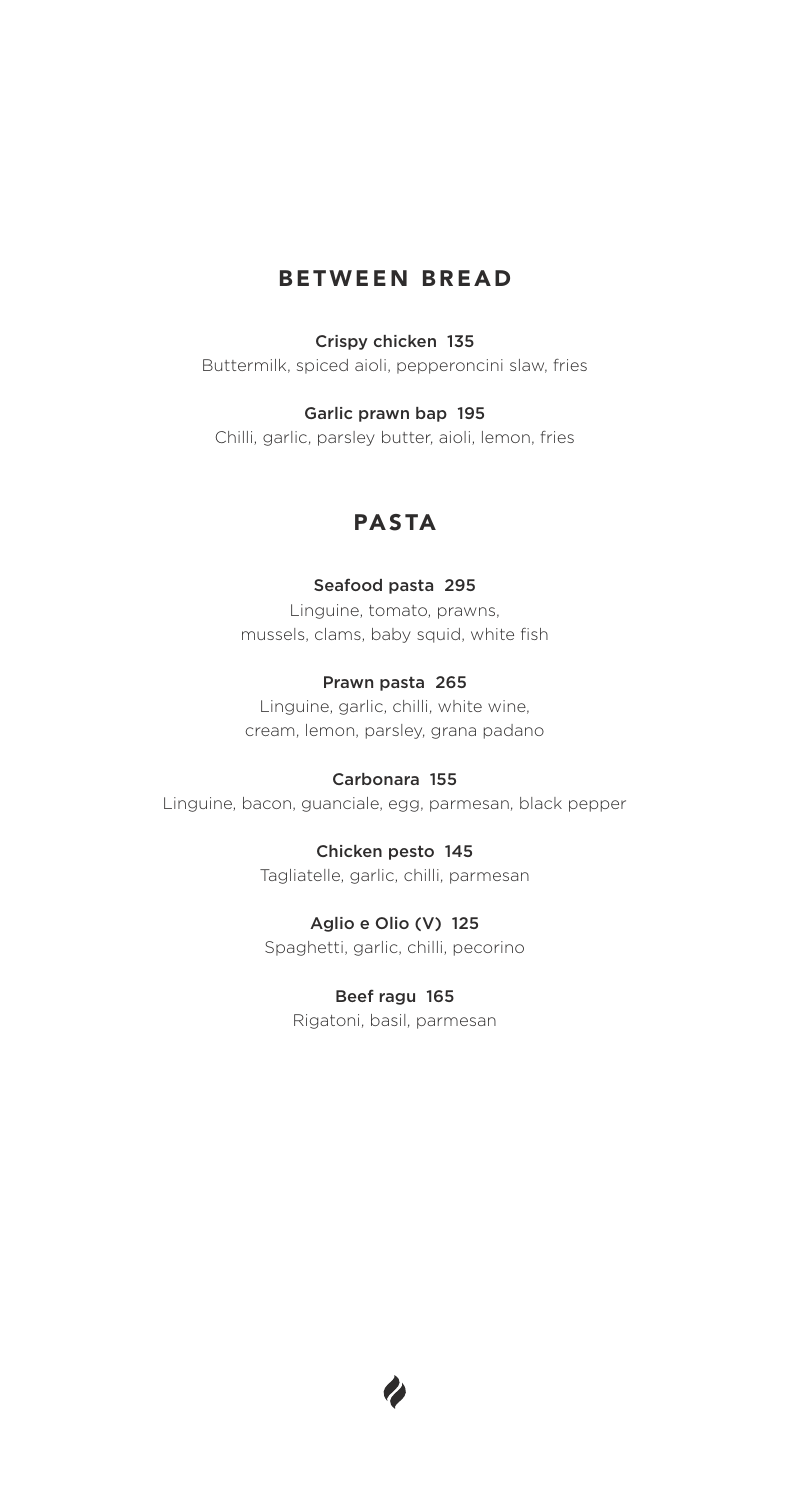# MAINS

# FISH

(Side and sauce of choice)

Kingklip (fillet) 295 Kingklip (whole) 365 Sole 285 Tuna 325

Grilled in olive oil, lemon, butter, parsley Sauce: lemon crème / garlic chilli relish

# SHELLFISH

(Side of choice)

## Plate of grilled shellfish SQ

Prawns (6 medium or 3 large) Langoustines (6 medium or 3 large) Sauce: Lemon crème & garlic chilli relish

### Platter of seafood (for 1 or 2) SQ

Crayfish, prawns, langoustines, white fish, calamari Sauce: Lemon crème & garlic chilli relish

# MEAT

### (Side of choice)

Grilled dry-aged Bistecca, T-bone steak 445 Garlic, olive oil, herbs

> Lemon steak 245 Sirloin steak, preserved lemon

> > Pepper fillet steak 295 Peppercorn sauce

# Grilled chicken cutlets 175

Herbs, lemon, olive oil